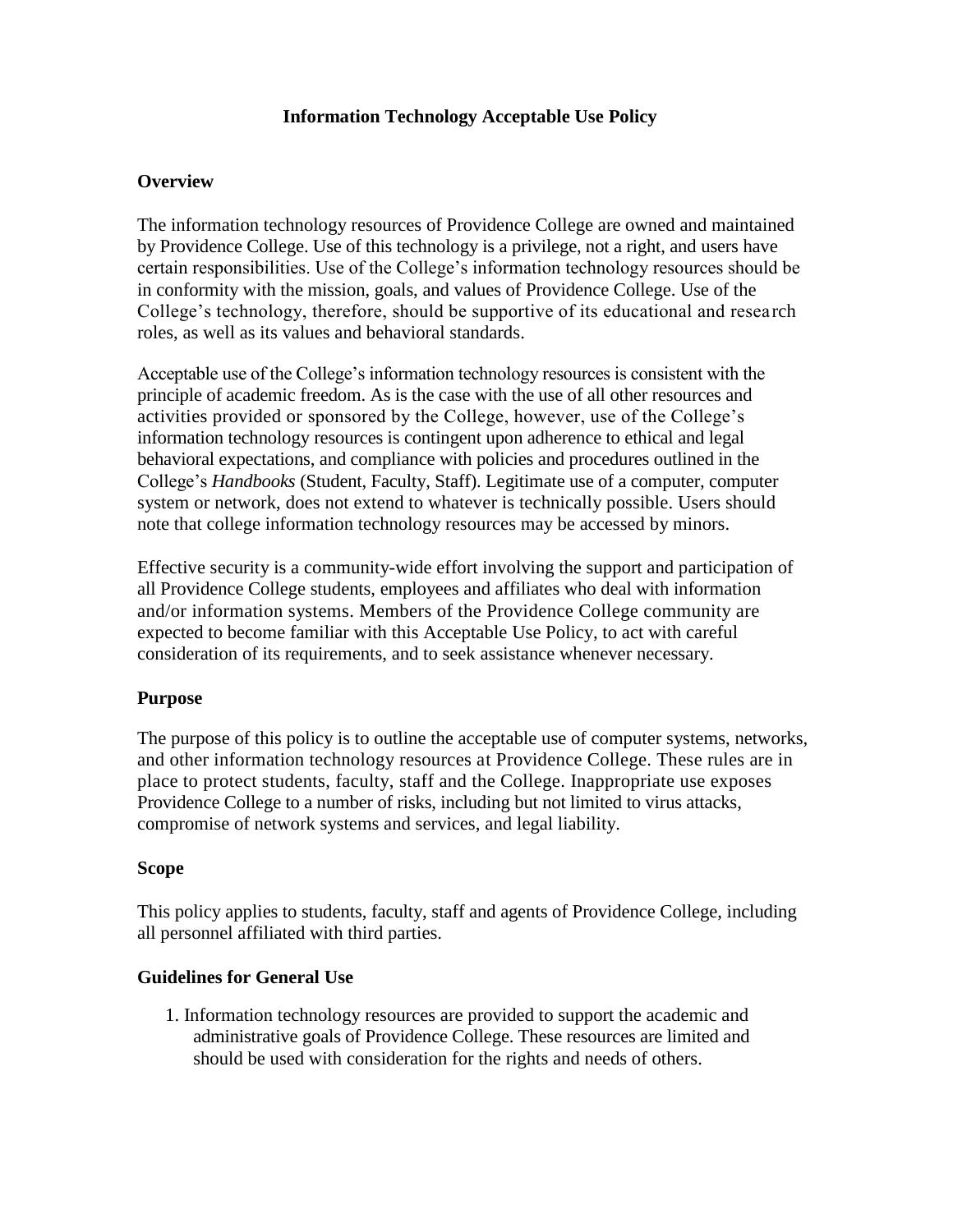- 2. Information distributed through Providence College's information technology resources may be considered a form of publication. Users of these resources should employ appropriate language and communication methods.
- 3. Unless postings from a Providence College email address to public forums are clearly in the course of the College's academic or administrative duties, they should contain a disclaimer stating that the opinions expressed are strictly those of the poster and not necessarily those of Providence College.
- 4. Automated forwarding of Providence College email is not supported or allowed.

### **Unacceptable Use**

The activities listed below are prohibited. The list of prohibited activities is not all inclusive; rather, it includes examples of what the College considers to be clearly inappropriate behavior and unacceptable uses of its information technology resources.

- 1. Violation of the rights of any person or company protected by copyright, trade secret, patent or other intellectual property, or similar laws or regulations, including, but not limited to, the installation or distribution of "pirated" or other software products that are not appropriately licensed for use by Providence College or the owner of the computer.
- 2. Unauthorized use of copyrighted material including, but not limited to, photographic images or copyrighted music, and the installation of any copyrighted software for which Providence College or the end user does not have an active license.
- 3. Introduction of malicious programs into the network or servers.
- 4. Unauthorized disclosure or use of an account password, or an attempt to access, or actual access to, an information technology resource by providing false or misleading information.
- 5. Use of an information technology resource to create, post, transmit or receive material or messages that violate the College's harassment policy and/or applicable law.
- 6. Use of an information technology resource to view, create, post, transmit or receive material deemed by the College obscene, unless such activity is appropriate for academic or work purposes.
- 7. Use of an information technology resource to threaten or vilify others.
- 8. Use of an information technology resource for commercial gain, product advertisement, or political activities unless expressly authorized by a senior member of the College's administration.
- 9. Use of an information technology resource to make fraudulent offers of products, items, or services.
- 10. Deliberate disruption of the College's computer systems, networks or other information technology resources.
- 11. Port scanning or security scanning without prior approval by Information Technology.
- 12. Circumvention of user authentication or security of any host, network or account.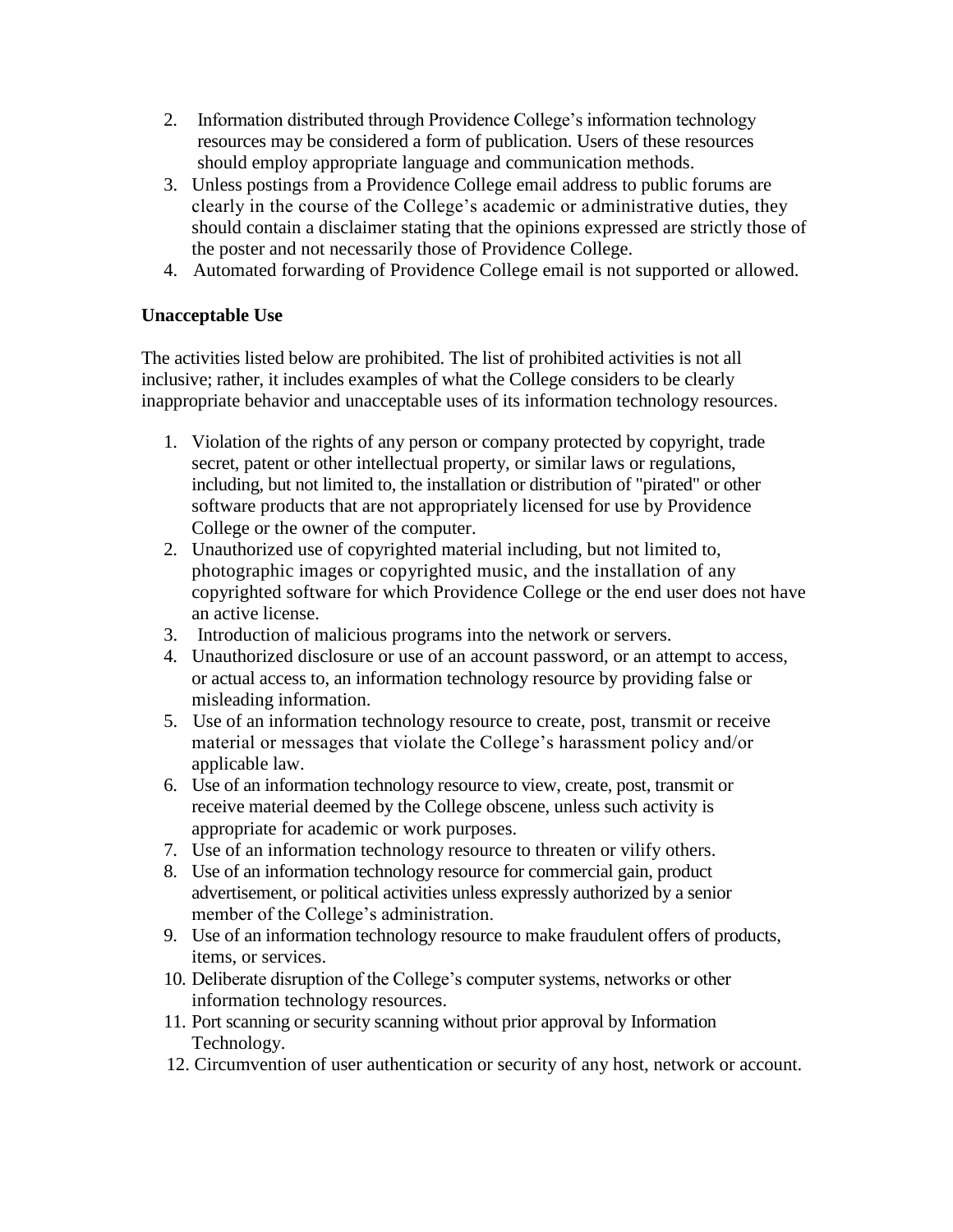- 13. Use of an information technology resource to access or transmit the files or communications of other students, faculty or staff without authorization, or to provide information about, or lists of, students, faculty or staff to persons, groups, or organizations outside the College without authorization.
- 14. Use of an information technology resource to engage in any activity that is illegal under local, state, federal, or international law.
- 15. Use of an information technology resource to send unsolicited email messages such as "junk mail" or other advertising material to individuals who did not specifically request such material.
- 16. Use of an information technology resource such as email, telephone, paging, text messaging, instant messaging, or any other new electronic technologies that may emerge, to engage in any form of harassment in violation of College policy and/or applicable law.
- 17. Unauthorized use of email header information, or forgery of email header information.
- 18. Use of an information technology resource to create or forward "chain letters" or other "pyramid" schemes of any type.

# **Security and Safeguarding of Information Technology Resources**

- 1. Authorized users are responsible for the security of their passwords and accounts. The use of individual accounts should not be shared with another user. Passwords should be changed on a routine basis.
- 2. All computers that are connected to the Providence College network must be running virus-scanning software with a current virus database.
- 3. All computers that are connected to the Providence College network must be up to date with all operating system updates and patches.
- 4. E-mail attachments received from unknown senders may contain viruses, e-mail bombs, or Trojan horse codes; therefore, they should not be opened and they should be deleted.

# **Confidentiality**

Records maintained by the College, including those in computerized form, are vital College assets. Information contained in those records, including but not limited to academic, financial, and personnel records, are considered confidential and private. Every reasonable effort will be made to limit access to such records to authorized individuals only. The College may be compelled to release confidential records to comply with legal obligations.

Users of the College's information technology resources who are authorized to access confidential records must respect the privacy rights of others and use such data only for legitimate academic or administrative purposes. Users with access to confidential data must protect the accuracy, integrity, and confidentiality of that data by taking all necessary precautions and following established safeguarding procedures.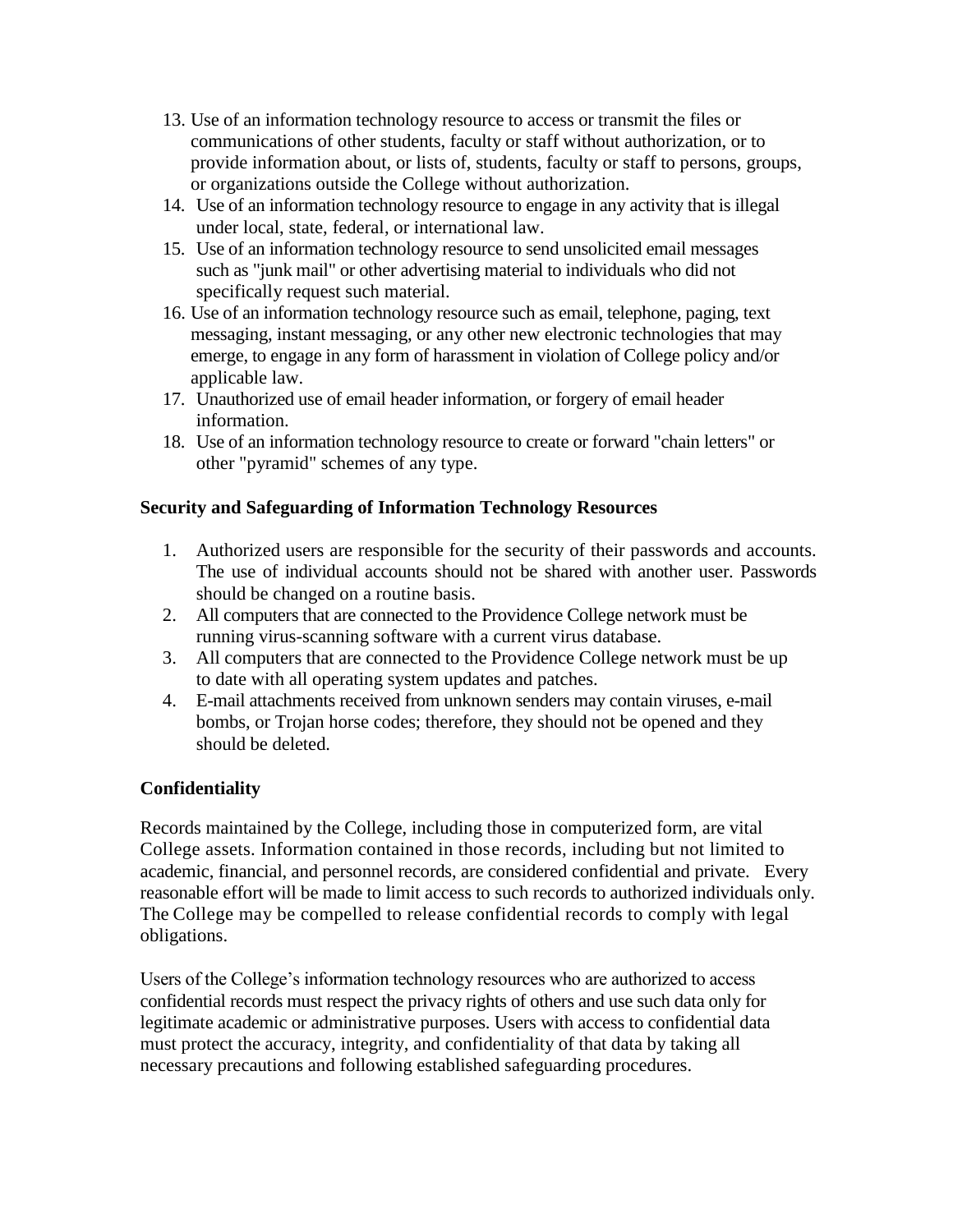## **Privacy Regarding the Use of Information Technology Resources**

The College employs various measures to protect the security of its information technology resources and its users' accounts. Users should be aware, however, that the College cannot guarantee such security and confidentiality. Users should therefore engage in "safe computing" practices by establishing appropriate access restrictions for their accounts, guarding their passwords, and changing them regularly.

Users should be aware that their use of the College's information technology resources is not completely private. While the College does not routinely monitor individual use of its information technology resources, the normal operation and maintenance of the College's information technology resources require the backup and caching of data and communications, the logging of activity, the monitoring of general usage patterns, and other such activities that are necessary for the provision of service. In addition, the College's network administrators and others may view data downloaded from the Internet by users.

The College also may specifically monitor the activity and accounts of individual users of the college information technology resources, including but not limited to, individual login sessions and communications, without notice, when:

- 1. the user has voluntarily made them accessible to the public, by, for example, posting to SAKAI or a Web page;
- 2. it reasonably appears necessary to do so to protect the integrity, security, or functionality of College or other information technology resources, or to protect the College from liability or other potentially adverse consequences;
- 3. there is reasonable cause to believe that the user has violated, or is violating, the Information Technology Acceptable Use Policy and/or policies prohibiting harassment and violent behaviors;
- 4. an account appears to be engaged in unusual or unusually excessive activity, as indicated by the monitoring of general activity and usage patterns;
- 5. it is otherwise required or permitted by law.

Any such monitoring of communications, other than what is made accessible by the user, required by law, or necessary to respond to perceived emergency situations, must be authorized in advance by the appropriate Vice President or the Assistant Vice President for Information Technology, in consultation with the General Counsel, or their designees.

The College, at its discretion, may disclose the results of any such general or specific monitoring, including the contents and records of individual communications, to appropriate College personnel and law enforcement agencies, and may use those results in appropriate College disciplinary proceedings. Communications made by means of College information technology resources are also generally subject to court orders, valid subpoenas, or other legally enforceable discovery requests to the same extent as they would be if made on paper.